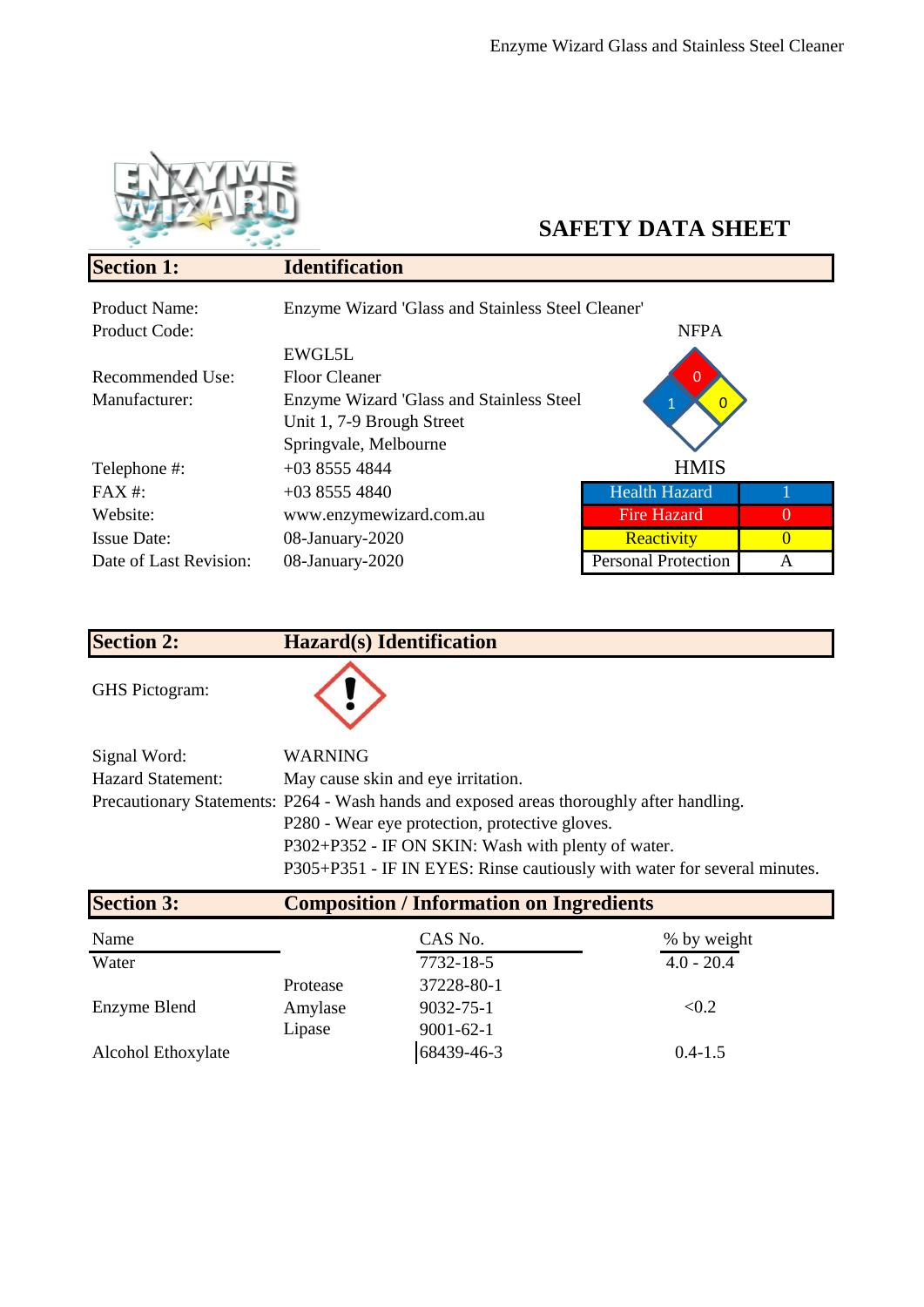| <b>Section 4:</b>                | <b>First Aid Measures</b>                                                                                                                                       |
|----------------------------------|-----------------------------------------------------------------------------------------------------------------------------------------------------------------|
| Eye Contact:                     | Immediately flush with cool water for at least 20 minutes. Seek medical<br>attention if irritation persists.                                                    |
| <b>Skin Contact:</b>             | Immediately wash skin with soap and water for at least 20 minutes while<br>removing contaminated clothing. Seek medical attention if irritation persists.       |
| Ingestion:                       | Do NOT induce vomiting. Drink cool water. Call a physician or poison<br>control center. Never give anything by mouth to an unconscious person.                  |
| Inhalation:                      | Move victim to fresh air. Seek medical attention immediately.                                                                                                   |
| <b>Section 5:</b>                | <b>Fire Fighting Measures</b>                                                                                                                                   |
| <b>Extinguishing Media:</b>      | Use extinguishing measures appropriate to local circumstances and<br>surrounding environment.                                                                   |
| Flash Point:                     | Not applicable.                                                                                                                                                 |
| Auto Ignition<br>Temperature:    | Not applicable.                                                                                                                                                 |
| Specific hazards:                | Not flammable or combustible.                                                                                                                                   |
| Special protective<br>equipment: | As in any fire, wear a self-contained breathing apparatus (SCBA), approved<br>according to NFPA / NIOSH or equivalent and full protective gear.                 |
| <b>Section 6:</b>                | <b>Accidental Release Measures</b>                                                                                                                              |
| <b>Personal Precautions:</b>     | Keep personnel from entering spill area.                                                                                                                        |
| Environmental<br>Precautions:    | Avoid runoff into storm sewers, ditches and waterways.                                                                                                          |
| Methods for<br>Containment:      | Contain spills with an inert absorbent material, (sand, earth, vermiculite) and<br>place in container for disposal according to local and national regulations. |
| Methods for Cleanup:             | Flush away traces with water and clean with mop or rags.                                                                                                        |
| <b>Section 7:</b>                | <b>Handling and Storage</b>                                                                                                                                     |
| Handling:                        | Use with adequate ventilation. Avoid breathing vapors, spray, or mist.                                                                                          |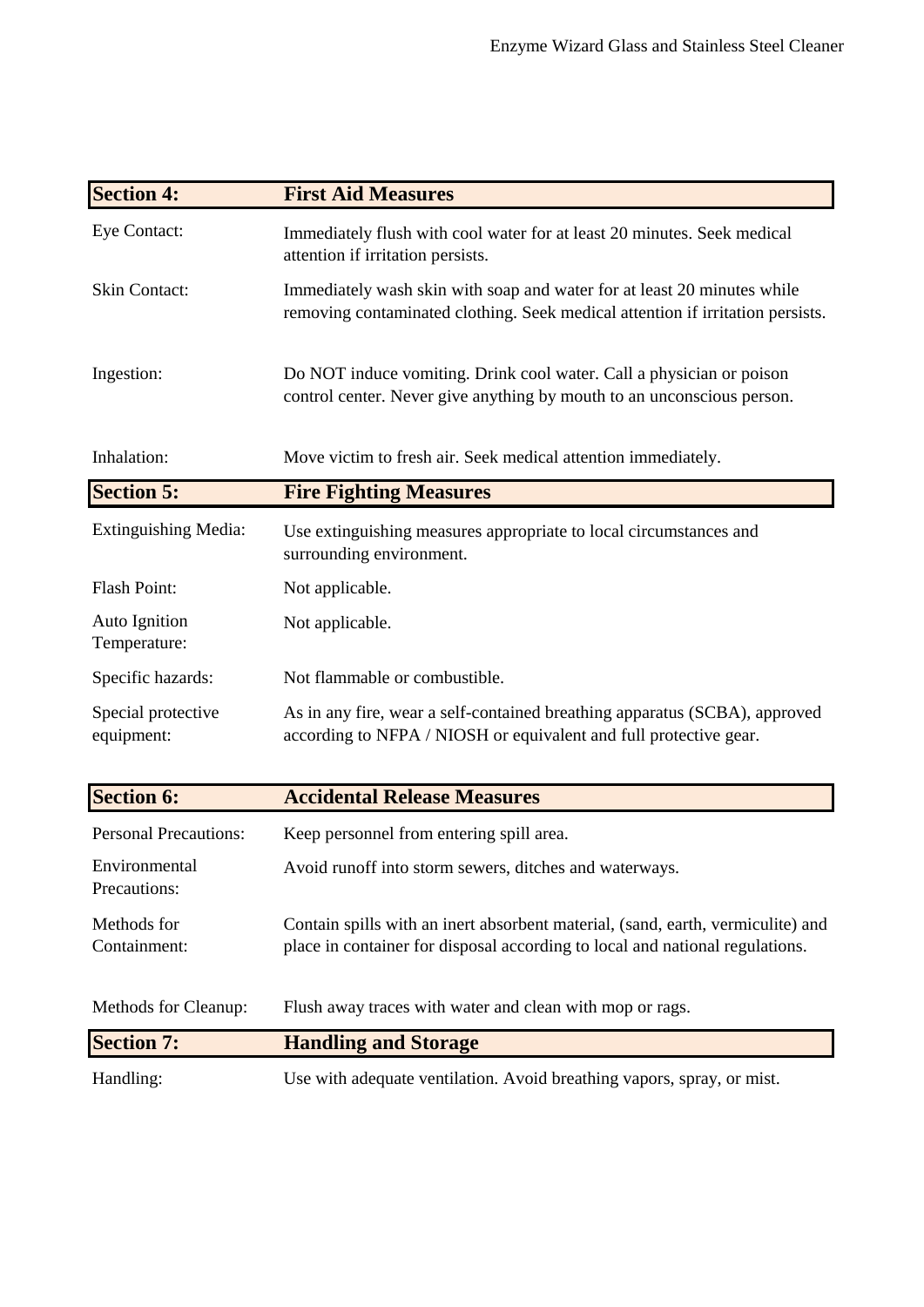| Storage:                       | Store in a cool dry place. Keep partially used containers closed and away<br>from heat and humidity. Do not exceed storage temperature of $(50 °C)$<br>120°F. Keep out of reach of children. |
|--------------------------------|----------------------------------------------------------------------------------------------------------------------------------------------------------------------------------------------|
| <b>Section 8:</b>              | <b>Exposure Controls / Personal Protection</b>                                                                                                                                               |
| <b>Engineering Controls:</b>   | Good general ventilation should be sufficient.                                                                                                                                               |
| Eye Protection:                | Safety glasses are recommended but not required.                                                                                                                                             |
| <b>Skin Protection:</b>        | Gloves are recommended but not required.                                                                                                                                                     |
| <b>Respiratory Protection:</b> | Use an approved respirator if exposure limits are exceeded.                                                                                                                                  |
| <b>Hygiene Measures:</b>       | Handle in accordance with good industrial hygiene and safety practice.                                                                                                                       |
| <b>Section 9:</b>              | <b>Physical and Chemical Properties</b>                                                                                                                                                      |
| Appearance:                    | Liquid                                                                                                                                                                                       |
| Color:                         | Blue                                                                                                                                                                                         |
| Odor:                          | Odourless                                                                                                                                                                                    |
| pH:                            | $6.5 - 7.5$                                                                                                                                                                                  |
| Specific Gravity:              | 1.0310 - 1.0330                                                                                                                                                                              |
| Freezing Point:                | Not determined.                                                                                                                                                                              |
| <b>Boiling Point:</b>          | Not determined.                                                                                                                                                                              |
| <b>Flash Point:</b>            | Not determined.                                                                                                                                                                              |
| Water Solubility:              | Completely soluble.                                                                                                                                                                          |
| Vapor Density:                 | Not determined.                                                                                                                                                                              |
| Vapor Pressure:                | Not determined.                                                                                                                                                                              |
| <b>Evaporation Rate:</b>       | Not determined.                                                                                                                                                                              |
| <b>Section 10:</b>             | <b>Stability and Reactivity</b>                                                                                                                                                              |
| Chemical Stability:            | Stable under normal conditions.                                                                                                                                                              |
| <b>Hazardous Reactions:</b>    | None known.                                                                                                                                                                                  |
| Conditions to Avoid:           | Extreme heat.                                                                                                                                                                                |
| Incompatible Materials:        | None known.                                                                                                                                                                                  |
| <b>Section 11:</b>             | <b>Toxicological Information</b>                                                                                                                                                             |
| Likely Routes of<br>Exposure:  | Inhalation, eye contact and skin contact.                                                                                                                                                    |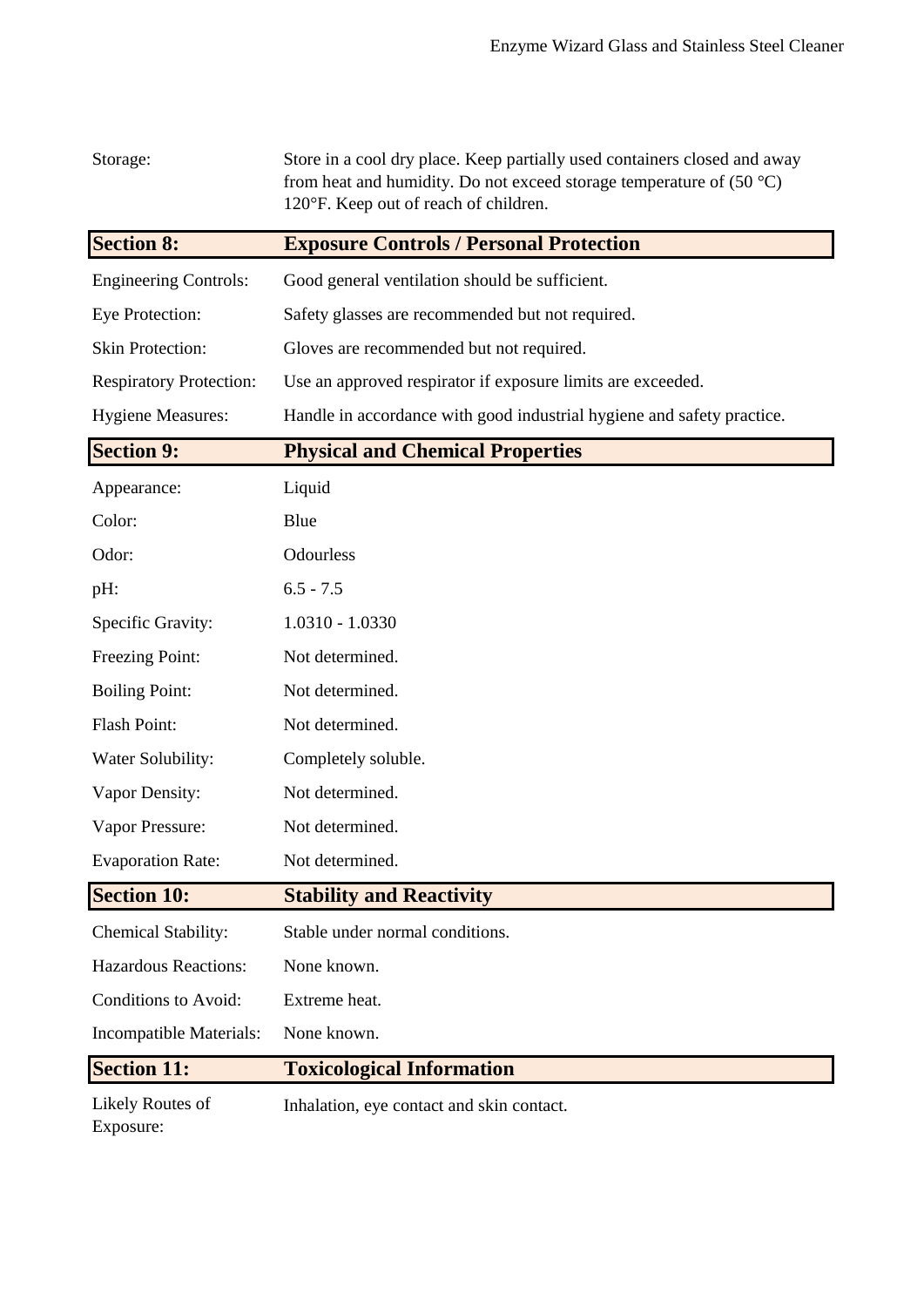| Eyes:              | Health injuries are not known or expected under normal use. |
|--------------------|-------------------------------------------------------------|
| Skin:              | Health injuries are not known or expected under normal use. |
| Inhalation:        | May cause allergic respiratory reaction.                    |
| Chronic Exposure:  | Health injuries are not known or expected under normal use. |
| <b>Section 12:</b> | <b>Ecological Information</b>                               |
| Ecotoxicity:       | Not determined.                                             |
| Biodegradability:  | Not determined.                                             |
| Bioaccumulation:   | Not determined.                                             |
| <b>Section 13:</b> | <b>Disposal Considerations</b>                              |
| Waste Disposal:    |                                                             |

| <b>Section 14:</b>           | <b>Transport Information</b>                                |
|------------------------------|-------------------------------------------------------------|
| Land Transport (DOT):        | Not dangerous goods.                                        |
| Sea Transport<br>(IMDG/IMO): | Not dangerous goods.                                        |
| Air Transport (IATA):        | Not dangerous goods.                                        |
| <b>Section 15:</b>           | <b>Regulatory Information</b>                               |
| <b>TSCA</b> Inventory:       | All components are listed.                                  |
| <b>CERCLA:</b>               | Does not contain any components with reportable quantities. |
| <b>SARA 302:</b>             | None.                                                       |
| SARA 311/312 Hazards:        | Acute health hazard.                                        |
| California Prop 65:          | None.                                                       |
| <b>Section 16:</b>           | <b>Additional Information</b>                               |
| Date of preparation:         | 08-January-2020                                             |
| Date of Last Revision:       | 08-January-2020                                             |
| <b>SDS</b> Author:           | Enzyme Wizard                                               |

## Potential Health Effects: